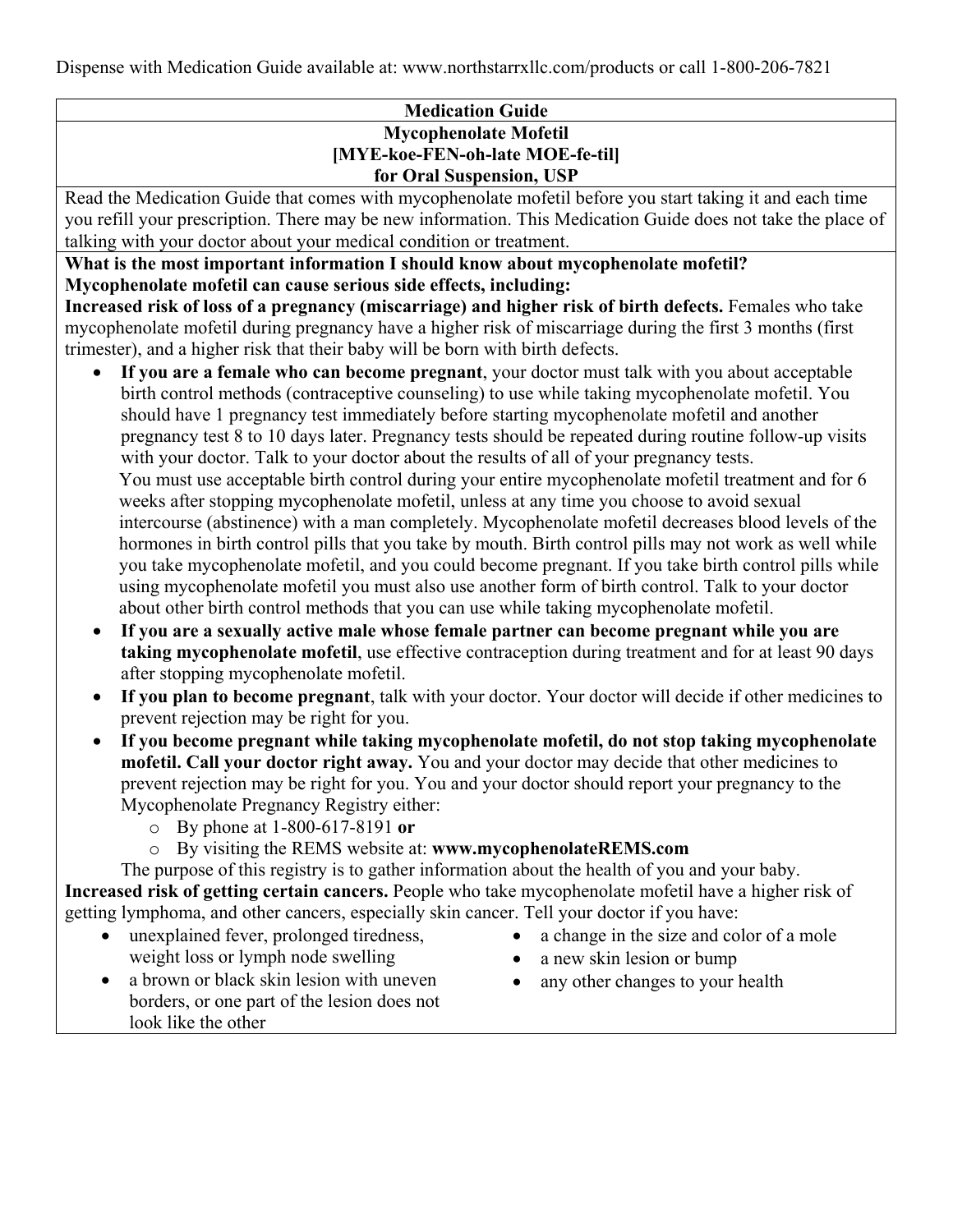**Increased risk of getting serious infections.** Mycophenolate mofetil weakens the body's immune system and affects your ability to fight infections. Serious infections can happen with mycophenolate mofetil and can lead to hospitalizations and death. These serious infections can include:

- **Viral infections.** Certain viruses can live in your body and cause active infections when your immune system is weak. Viral infections that can happen with mycophenolate mofetil include:
	- o Shingles, other herpes infections, and cytomegalovirus (CMV). CMV can cause serious tissue and blood infections.
	- o BK virus. BK virus can affect how your kidney works and cause your transplanted kidney to fail.
	- o Hepatitis B and C viruses. Hepatitis viruses can affect how your liver works. Talk to your doctor about how hepatitis viruses may affect you.
- **A brain infection called Progressive Multifocal Leukoencephalopathy (PML).** In some patients, mycophenolate mofetil may cause an infection of the brain that may cause death. You are at risk for this brain infection because you have a weakened immune system. Call your doctor right away if you have any of the following symptoms:
	- o weakness on one side of the body
	- o you do not care about things you usually care about (apathy)
- o you are confused or have problems thinking
- o you cannot control your muscles
- **Fungal infections.** Yeasts and other types of fungal infections can happen with mycophenolate mofetil and can cause serious tissue and blood infections (See **["What are the possible side effects of](#page-3-0)  [mycophenolate mofetil?"](#page-3-0)**).

# **Call your doctor right away if you have any of the following signs and symptoms of infection:**

- temperature of 100.5°F or greater
- cold symptoms, such as a runny nose or sore throat
- flu symptoms, such as an upset stomach, stomach pain, vomiting or diarrhea
- pain during urination
- white patches in the mouth or throat
- unexpected bruising or bleeding
- cuts, scrapes or incisions that are red, warm and oozing pus

• earache or headache

See **["What are the possible side effects of mycophenolate mofetil?"](#page-3-0)** for information about other serious side effects.

## **What is mycophenolate mofetil?**

- Mycophenolate mofetil is a prescription medicine to prevent rejection (antirejection medicine) in people who have received a kidney, heart or liver transplant. Rejection is when the body's immune system perceives the new organ as a "foreign" threat and attacks it.
- Mycophenolate mofetil is used with other medicines containing cyclosporine and corticosteroids.

# **Who should not take mycophenolate mofetil?**

**Do not take mycophenolate mofetil if you are allergic to mycophenolate mofetil or any of the ingredients in mycophenolate mofetil.** See the end of this Medication Guide for a complete list of ingredients in mycophenolate mofetil.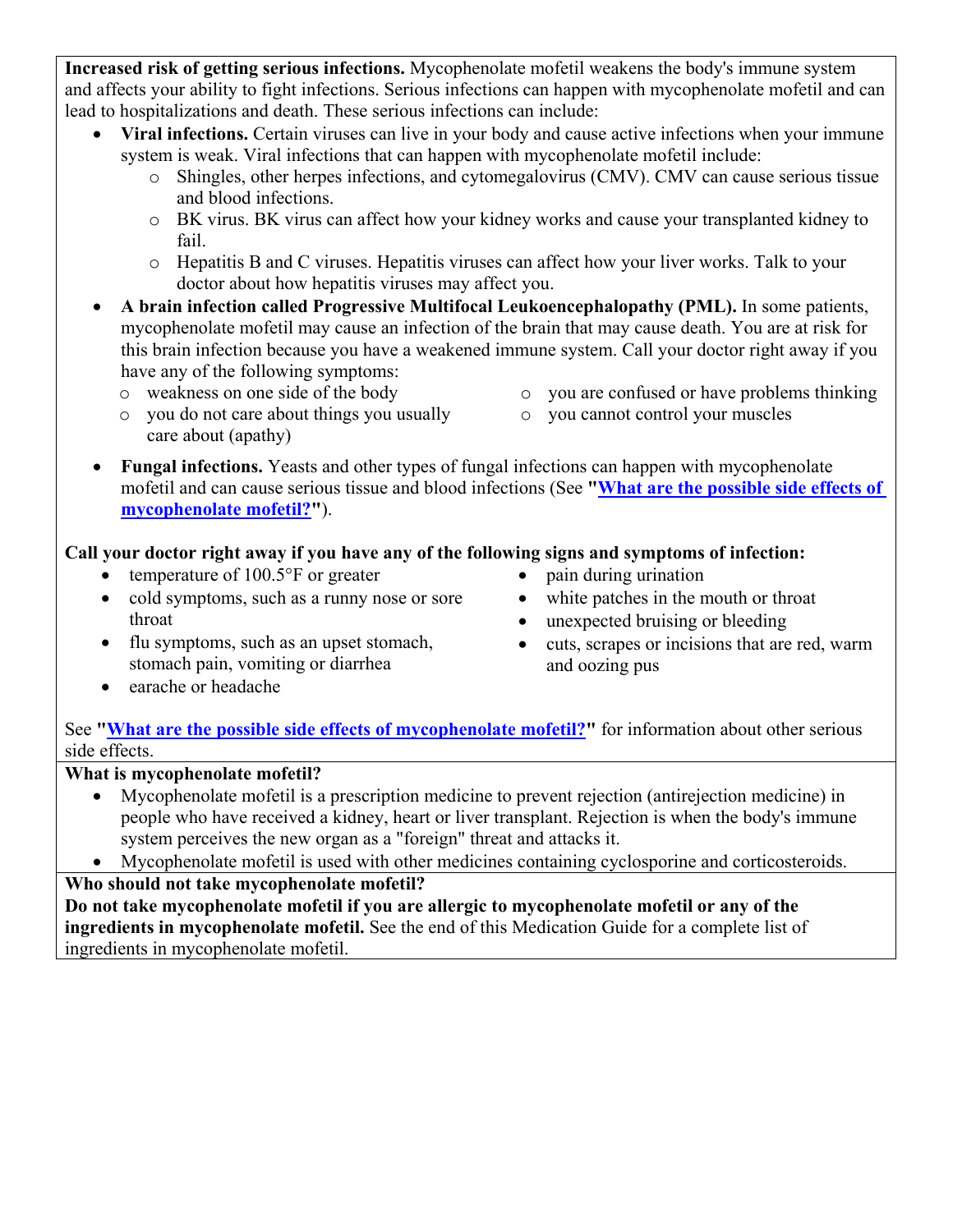### **What should I tell my doctor before taking mycophenolate mofetil? Tell your doctor about all of your medical conditions, including if you:**

- have any digestive problems, such as ulcers.
- have Phenylketonuria (PKU). Mycophenolate mofetil for oral suspension contains aspartame (a source of phenylalanine).
- have Lesch-Nyhan syndrome, Kelley-Seegmiller syndrome, or another rare inherited deficiency hypoxanthine-guanine phosphoribosyl-transferase (HGPRT). You should not take mycophenolate mofetil if you have one of these disorders.
- plan to receive any vaccines. People taking mycophenolate mofetil should not receive live vaccines. Some vaccines may not work as well during treatment with mycophenolate mofetil.
- are pregnant or plan to become pregnant. See **["What is the most important information I should](#page-0-0)  [know about mycophenolate mofetil?"](#page-0-0)**
- are breastfeeding or plan to breastfeed. It is not known if mycophenolate mofetil passes into breast milk. You and your doctor will decide if you will take mycophenolate mofetil or breastfeed.

**Tell your healthcare provider about all the medicines you take,** including prescription and over-thecounter medicines, vitamins and herbal supplements. Some medicines may affect the way mycophenolate mofetil works, and mycophenolate mofetil may affect how some medicines work. Especially tell your doctor if you take:

- birth control pills (oral contraceptives). See **["What is the most important information I should](#page-0-0)  [know about mycophenolate](#page-0-0) mofetil?"**
- sevelamer (Renagel®, Renvela™). These products should be taken at least 2 hours after taking mycophenolate mofetil.
- acyclovir (Zovirax®), valacyclovir (Valtrex®), ganciclovir (CYTOVENE®-IV, Vitrasert®), valganciclovir (VALCYTE®).
- rifampin (Rifater®, Rifamate®, Rimactane®, Rifadin®).
- antacids that contain magnesium and aluminum (mycophenolate mofetil and the antacid should not be taken at the same time).
- proton pump inhibitors (PPIs) (Prevacid<sup>®</sup>, Protonix<sup>®</sup>).
- sulfamethoxazole/trimethoprim (BACTRIM™, BACTRIM DS™).
- norfloxacin (Noroxin®) and metronidazole (Flagyl®, Flagyl® ER, Flagyl® IV, Metro IV, Helidac®, Pylera™).
- ciprofloxacin (Cipro®, Cipro® XR, Ciloxan®, Proquin® XR) and amoxicillin plus clavulanic acid (Augmentin®, Augmentin XR™).
- azathioprine (Azasan®, Imuran®).
- cholestyramine (Questran Light®, Questran®, Locholest Light, Locholest, Prevalite®).

Know the medicines you take. Keep a list of them to show to your doctor or nurse and pharmacist when you get a new medicine. Do not take any new medicine without talking with your doctor.

# **How should I take mycophenolate mofetil?**

- Take mycophenolate mofetil exactly as prescribed.
- Do not stop taking mycophenolate mofetil or change the dose unless your doctor tells you to.
- If you miss a dose of mycophenolate mofetil, or you are not sure when you took your last dose, take your prescribed dose of mycophenolate mofetil as soon as you remember. If your next dose is less than 2 hours away, skip the missed dose and take your next dose at your normal scheduled time. Do not take 2 doses at the same time. Call your doctor if you are not sure what to do.
- Take mycophenolate mofetil for oral suspension on an empty stomach, unless your doctor tells you otherwise.
- If you are not able to swallow CellCept tablets or capsules, your doctor may prescribe mycophenolate mofetil for oral suspension. This is a liquid form of mycophenolate mofetil. Your pharmacist will mix the medicine before you pick it up from a pharmacy.
- Do not mix mycophenolate mofetil for oral suspension with any other medicine. Mycophenolate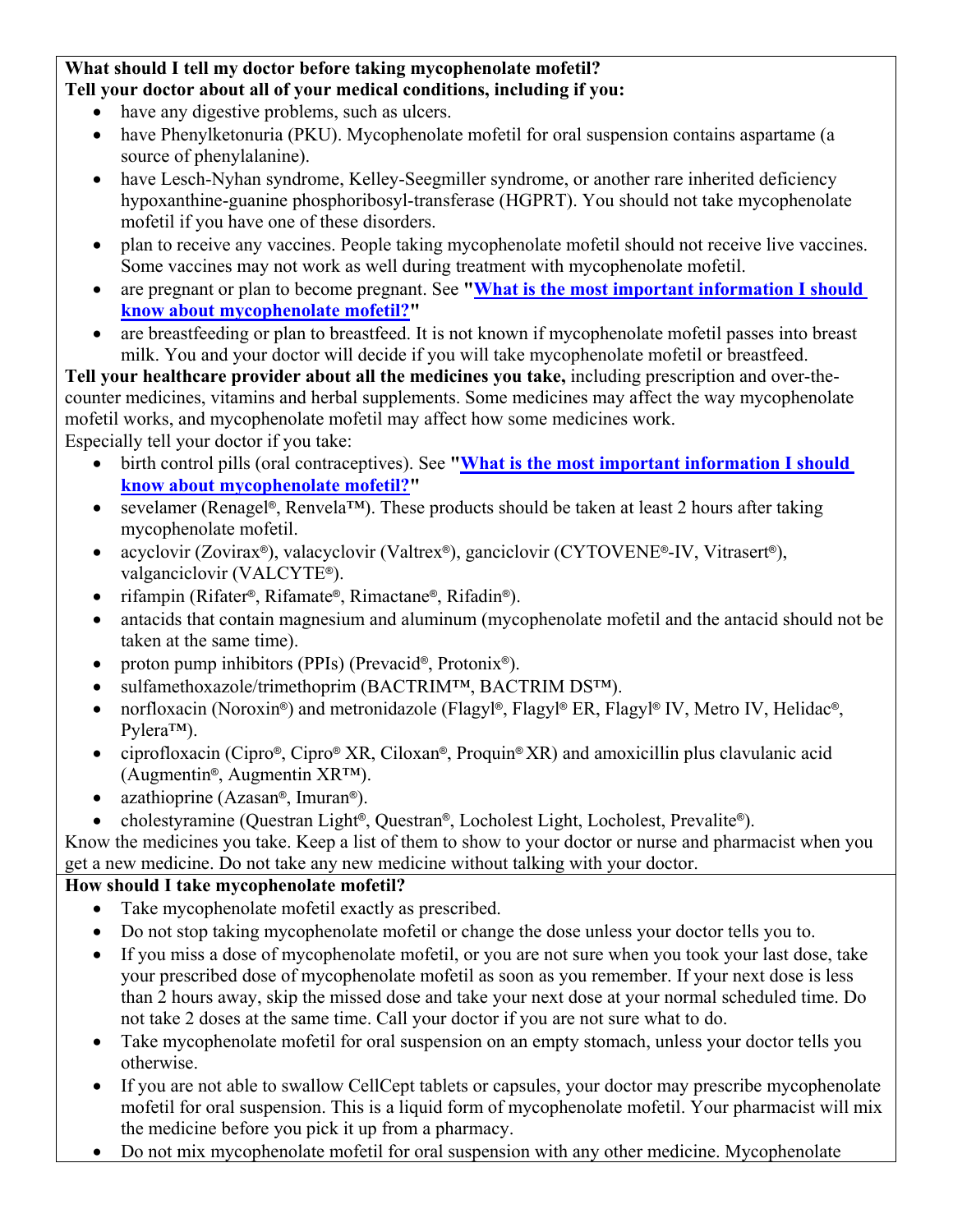mofetil for oral suspension should not be mixed with any type of liquids before taking the dose. See the [Instructions for Use](#page-4-0) at the end of this [Medication Guide](#page-0-1) for detailed instructions about how to take mycophenolate mofetil for oral suspension the right way.

- **Do not** breathe in (inhale) or let mycophenolate mofetil powder or oral suspension come in contact with your skin or mucous membranes.
	- o If you accidentally get the powder or oral suspension on the skin, wash the area well with soap and water.
	- o If you accidentally get the powder or oral suspension in your eyes or other mucous membranes, flush with plain water.
- If you take too much mycophenolate mofetil, call your doctor or the poison control center right away. **What should I avoid while taking mycophenolate mofetil?**
	- Avoid becoming pregnant. See **["What is the most important information I should know about](#page-0-0)  [mycophenolate mofetil?"](#page-0-0)**
	- Limit the amount of time you spend in sunlight. Avoid using tanning beds or sunlamps. People who take mycophenolate mofetil have a higher risk of getting skin cancer (See **["What is the most](#page-0-0)  important [information I should know about mycophenolate mofetil?"](#page-0-0)**). Wear protective clothing when you are in the sun and use a broad-spectrum sunscreen with a high protection factor. This is especially important if your skin is very fair or if you have a family history of skin cancer.
	- You should not donate blood while taking mycophenolate mofetil and for at least 6 weeks after stopping mycophenolate mofetil.
	- You should not donate sperm while taking mycophenolate mofetil and for 90 days after stopping mycophenolate mofetil.
	- Mycophenolate mofetil may influence your ability to drive and use machines (See **["What are the](#page-3-0)  [possible side effects of mycophenolate mofetil?"](#page-3-0)**). If you experience drowsiness, confusion, dizziness, tremor, or low blood pressure during treatment with mycophenolate mofetil, you should be cautious about driving or using heavy machines.

# <span id="page-3-0"></span>**What are the possible side effects of mycophenolate mofetil?**

**Mycophenolate mofetil can cause serious side effects, including:**

- See **["What is the most important information I should know about mycophenolate mofetil?"](#page-0-0)**
- **Low blood cell counts.** People taking high doses of mycophenolate mofetil each day may have a decrease in blood counts, including:
	- o **white blood cells, especially neutrophils.** Neutrophils fight against bacterial infections. You have a higher chance of getting an infection when your white blood cell count is low. This is most common from 1 month to 6 months after your transplant.
	- o **red blood cells.** Red blood cells carry oxygen to your body tissues. You have a higher chance of getting severe anemia when your red blood cell count is low.
	- o **platelets.** Platelets help with blood clotting.

Your doctor will do blood tests before you start taking mycophenolate mofetil and during treatment with mycophenolate mofetil to check your blood cell counts. Tell your doctor right away if you have any signs of infection (See **["What is the most important information I should know about](#page-0-0)  [mycophenolate mofetil?"](#page-0-0)**), including any unexpected bruising or bleeding. Also, tell your doctor if you have unusual tiredness, lack of energy, dizziness or fainting.

• **Stomach problems.** Stomach problems including intestinal bleeding, a tear in your intestinal wall (perforation) or stomach ulcers can happen in people who take mycophenolate mofetil. Bleeding can be severe and you may have to be hospitalized for treatment. Call your doctor right away if you have sudden or severe stomach-area pain or stomach-area pain that does not go away, or if you have diarrhea.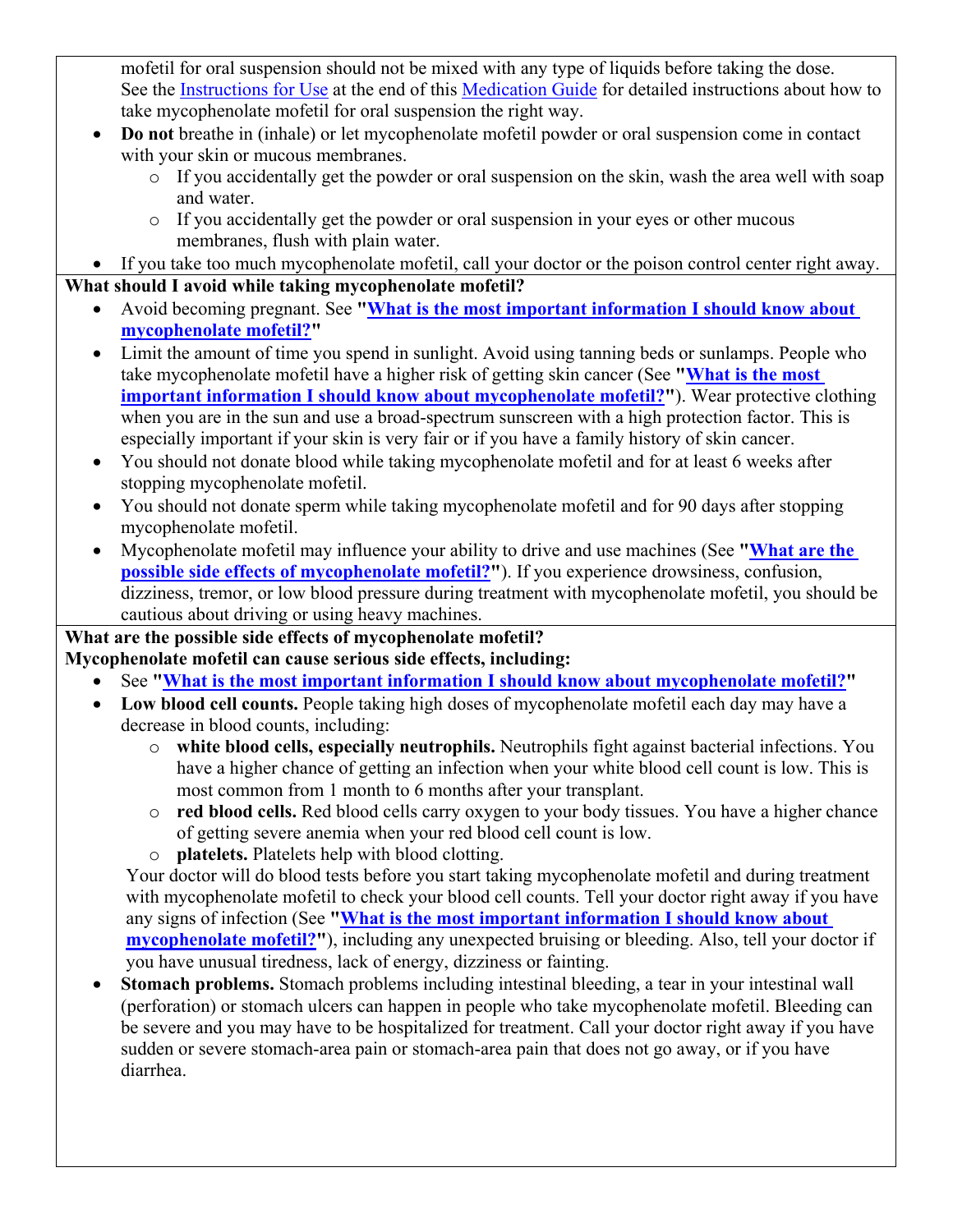| The most common side effects of mycophenolate mofetil include:                                                                                                                                                                                                       |                                                            |
|----------------------------------------------------------------------------------------------------------------------------------------------------------------------------------------------------------------------------------------------------------------------|------------------------------------------------------------|
| diarrhea<br>$\bullet$                                                                                                                                                                                                                                                | changes in laboratory blood levels, including<br>$\bullet$ |
| blood problems including low white and red<br>$\bullet$                                                                                                                                                                                                              | high levels of blood sugar (hyperglycemia)                 |
| blood cell counts                                                                                                                                                                                                                                                    | stomach problems including diarrhea,<br>$\bullet$          |
| infections<br>٠                                                                                                                                                                                                                                                      | constipation, nausea and vomiting                          |
| blood pressure problems<br>$\bullet$                                                                                                                                                                                                                                 | rash<br>$\bullet$                                          |
| fast heart beat<br>$\bullet$                                                                                                                                                                                                                                         | nervous system problems such as headache,<br>٠             |
| swelling of the lower legs, ankles and feet                                                                                                                                                                                                                          | dizziness and tremor                                       |
| Side effects that can happen more often in children than in adults taking mycophenolate mofetil                                                                                                                                                                      |                                                            |
| include:                                                                                                                                                                                                                                                             |                                                            |
| stomach area pain<br>٠                                                                                                                                                                                                                                               | vomiting<br>$\bullet$                                      |
| fever<br>$\bullet$                                                                                                                                                                                                                                                   | sore throat                                                |
| infection<br>$\bullet$                                                                                                                                                                                                                                               | colds (respiratory tract infections)<br>$\bullet$          |
| pain<br>$\bullet$                                                                                                                                                                                                                                                    | high blood pressure<br>$\bullet$                           |
| blood infection (sepsis)<br>$\bullet$                                                                                                                                                                                                                                | low white blood cell count                                 |
| diarrhea<br>$\bullet$                                                                                                                                                                                                                                                | low red blood cell count                                   |
| These are not all of the possible side effects of mycophenolate mofetil. Tell your doctor about any side effect                                                                                                                                                      |                                                            |
| that bothers you or that does not go away.                                                                                                                                                                                                                           |                                                            |
| Call your doctor for medical advice about side effects. You may report side effects to FDA at 1-800-<br>FDA-1088.                                                                                                                                                    |                                                            |
| You may also report side effects to Northstar Rx LLC at 1-800-206-7821.                                                                                                                                                                                              |                                                            |
| How should I store mycophenolate mofetil?                                                                                                                                                                                                                            |                                                            |
| Store mycophenolate mofetil for oral suspension at room temperature between 59°F to 86°F (15°C to<br>30°C), for up to 60 days. You can also store mycophenolate mofetil for oral suspension in the<br>refrigerator between 36°F to 46°F (2°C to 8°C). Do not freeze. |                                                            |
| Keep mycophenolate mofetil and all medicines out of the reach of children.                                                                                                                                                                                           |                                                            |
| General Information about the safe and effective use of mycophenolate mofetil.                                                                                                                                                                                       |                                                            |
| Medicines are sometimes prescribed for purposes other than those listed in a Medication Guide. Do not use                                                                                                                                                            |                                                            |
| mycophenolate mofetil for a condition for which it was not prescribed. Do not give mycophenolate mofetil to                                                                                                                                                          |                                                            |
| other people, even if they have the same symptoms that you have. It may harm them.                                                                                                                                                                                   |                                                            |
| This Medication Guide summarizes the most important information about mycophenolate mofetil. If you                                                                                                                                                                  |                                                            |
| would like more information, talk with your doctor. You can ask your doctor or pharmacist for information                                                                                                                                                            |                                                            |
| about mycophenolate mofetil that is written for health professionals.                                                                                                                                                                                                |                                                            |
| What are the ingredients in mycophenolate mofetil?<br>Active Ingredient: mycophenolate mofetil                                                                                                                                                                       |                                                            |
| <b>Inactive Ingredients:</b>                                                                                                                                                                                                                                         |                                                            |
| Mycophenolate Mofetil for Oral Suspension: aspartame, citric acid anhydrous, colloidal silicon dioxide,                                                                                                                                                              |                                                            |
| methylparaben, sodium citrate dihydrate, sorbitol, de-oiled soy lecithin, tutti-frutti flavor, and xanthan gum.                                                                                                                                                      |                                                            |
| Manufactured for: Northstar Rx LLC                                                                                                                                                                                                                                   |                                                            |
| Memphis, TN 38141                                                                                                                                                                                                                                                    |                                                            |
| Manufactured by: Lannett Company, Inc.                                                                                                                                                                                                                               |                                                            |
| Seymour, IN 47274                                                                                                                                                                                                                                                    |                                                            |
| All brand names are the trademarks of their respective owners.                                                                                                                                                                                                       |                                                            |
| For more information, call 1-800-206-7821 or visit www.northstarrxllc.com/products.                                                                                                                                                                                  |                                                            |
| This Medication Guide has been approved by the U.S. Food and Drug Administration.                                                                                                                                                                                    |                                                            |

<span id="page-4-0"></span>L7285 Iss. 10/2021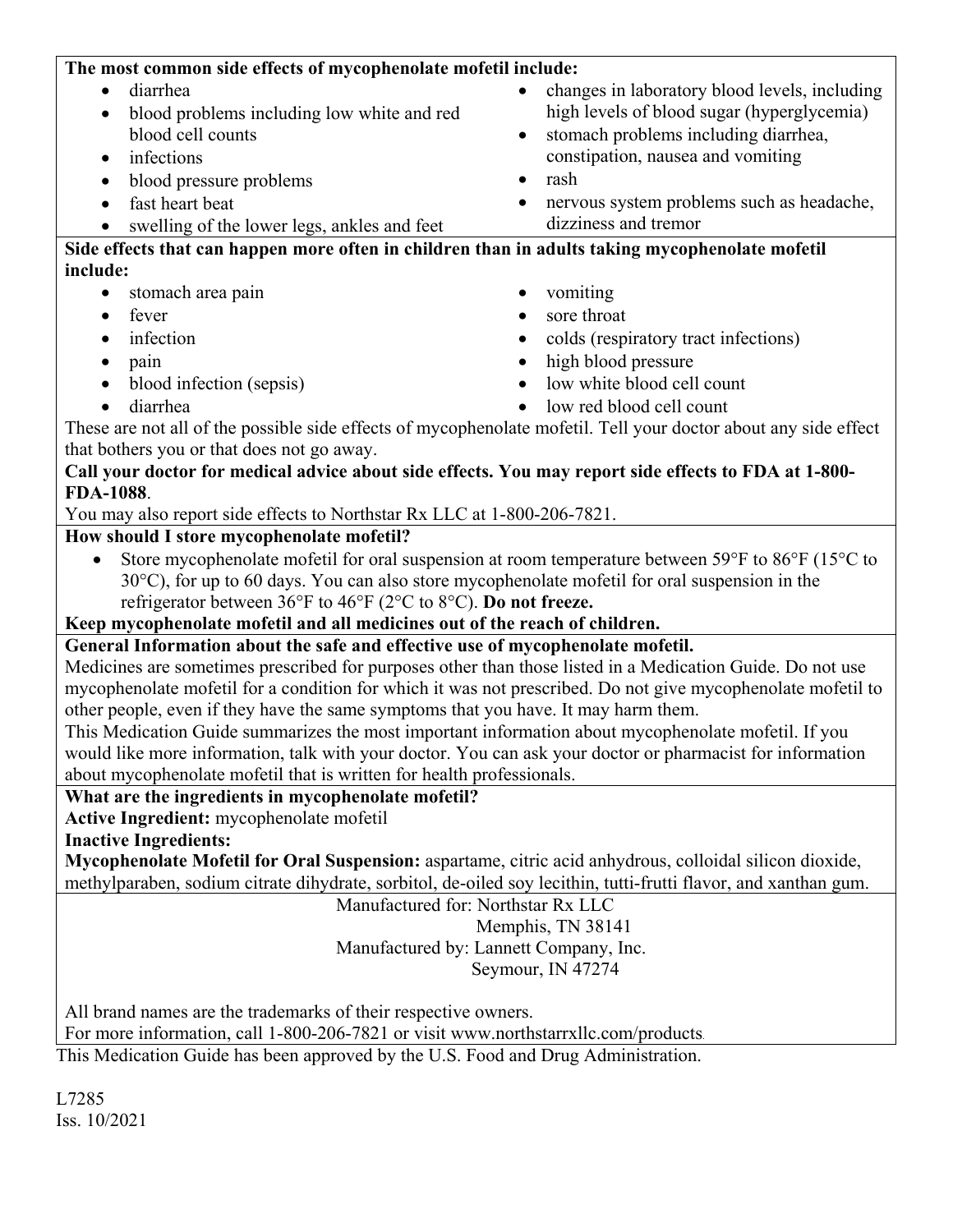### **INSTRUCTIONS FOR USE Mycophenolate Mofetil [MYE-koe-FEN-oh-late MOE-fe-til] for Oral Suspension, USP**

Be sure that you read, understand and follow these instructions carefully to ensure proper dosing of mycophenolate mofetil for oral suspension.

### **Important:**

- Always use the oral dispenser provided with mycophenolate mofetil for oral suspension to make sure you measure the right amount of medicine.
- Call your pharmacist if your oral dispenser is lost or damaged.
- Your pharmacist will write the expiration date on your mycophenolate mofetil for oral suspension bottle label. Do not use after the expiration date.
- Ask your doctor or pharmacist if you have any questions or are unsure about how to take your dose of medicine.

To take a dose of mycophenolate mofetil for oral suspension, you will need the bottle of medicine and an oral dispenser provided with the medicine (**See Figure 1**). Your pharmacist will insert the bottle adapter in the mycophenolate mofetil for oral suspension bottle.



**Figure 1**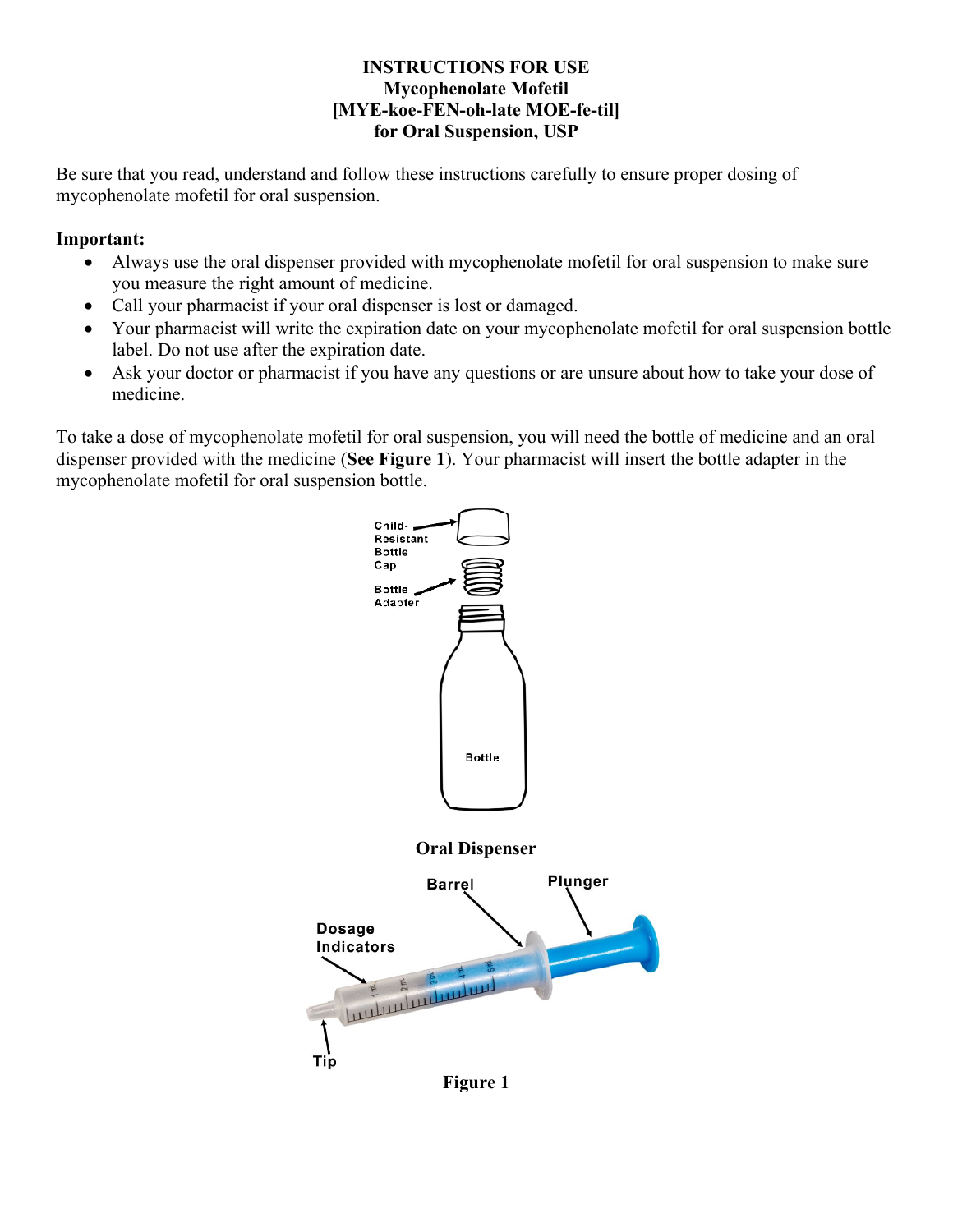- **Step 1:** With the child-resistant cap on the bottle, shake the bottle well for about 5 seconds before each use.
- **Step 2:** Open the bottle by pressing down on the child-resistant bottle cap and turning it counter-clockwise (to the left). **Do not** throw away the child-resistant bottle cap.
- **Step 3:** Before inserting the tip of the oral dispenser into the bottle adapter, push the blue plunger completely down toward the tip of the oral dispenser. Insert the tip firmly into the opening of the bottle adapter.
- **Step 4:** Carefully turn the bottle upside down with the oral dispenser in place. Slowly pull the blue plunger down to withdraw your prescribed dose. **Do not** pull the blue plunger out of the oral dispenser (**See Figure 2**).



- **Step 5:** Leave the oral dispenser in the bottle and turn the bottle to an upright position. Slowly remove the oral dispenser from the bottle.
- **Step 6:** Place the tip of the oral dispenser in the patient's mouth and slowly push the blue plunger down until the oral dispenser is empty. The mycophenolate mofetil for oral suspension that is in the oral dispenser should not be mixed with any type of liquids before taking the dose.
- **Step 7:** Put the child-resistant bottle cap back on the bottle after each use.

**Step 8:** Rinse the oral dispenser under running tap water after each use:

- Remove the blue plunger from the oral dispenser.
- Rinse the oral dispenser and blue plunger with water and let them air dry.
- When the oral dispenser and blue plunger are dry, put the blue plunger back in the oral dispenser for the next use.